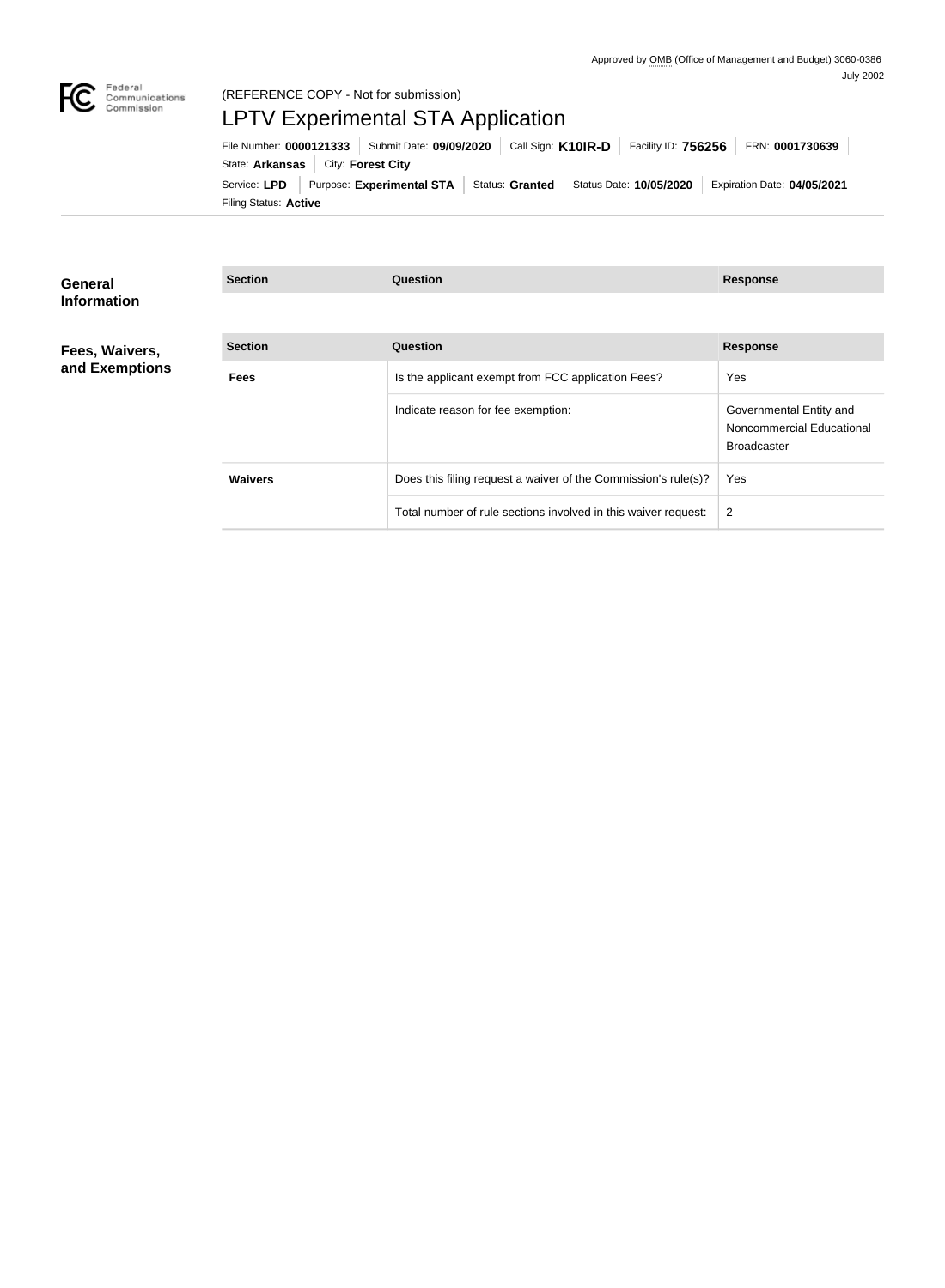## **Applicant Name, Type, and Contact Information**

#### **Applicant Information**

| <b>Applicant</b>                                                                                                 | <b>Address</b>                                                                             | <b>Phone</b>          | <b>Email</b>                   | <b>Applicant</b><br><b>Type</b> |
|------------------------------------------------------------------------------------------------------------------|--------------------------------------------------------------------------------------------|-----------------------|--------------------------------|---------------------------------|
| <b>Arkansas Educational Television</b><br><b>Commission</b><br>Doing Business As: AETN or Arkansas<br><b>PBS</b> | <b>Courtney Pledger</b><br>350 S. Donaghey<br>Ave.<br>Conway, AR<br>72034<br>United States | +1 (501) 682-<br>4118 | cpledger@myarkansaspbs.<br>org | Government<br>Entity            |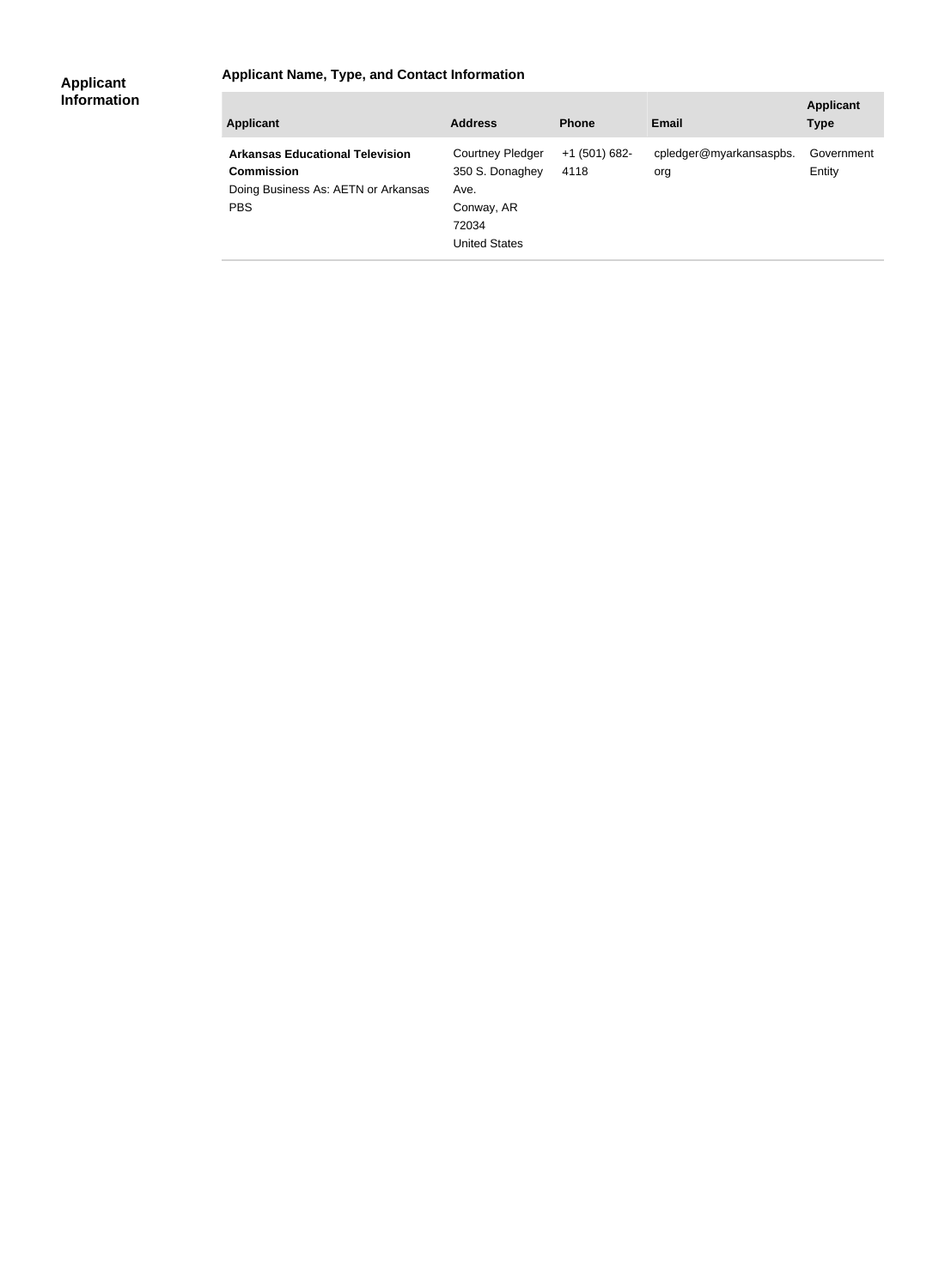| <b>Contact</b><br><b>Representatives</b><br>(2) | <b>Contact Name</b>                                                               | <b>Address</b>                                                                                                   | <b>Phone</b>          | <b>Email</b>                    | <b>Contact Type</b>         |
|-------------------------------------------------|-----------------------------------------------------------------------------------|------------------------------------------------------------------------------------------------------------------|-----------------------|---------------------------------|-----------------------------|
|                                                 | <b>Bruce Bellamy</b><br><b>Consulting Engineer</b><br>Munn-Reese                  | <b>Bruce Bellamy</b><br><b>PO Box 220</b><br>Coldwater, MI 49036<br><b>United States</b>                         | +1 (517) 278-<br>7339 | bruce@munn-reese.com            | Technical<br>Representative |
|                                                 | <b>Margaret L Miller</b><br>Law Partner<br><b>Gray Miller Persh</b><br><b>LLP</b> | Margaret Miller<br>2233 Wisconsin Ave.<br><b>NW</b><br>Suite 226<br>Washington, DC 20007<br><b>United States</b> | +1 (202) 776-<br>2914 | mmiller@graymillerpersh.<br>com | Legal Representative        |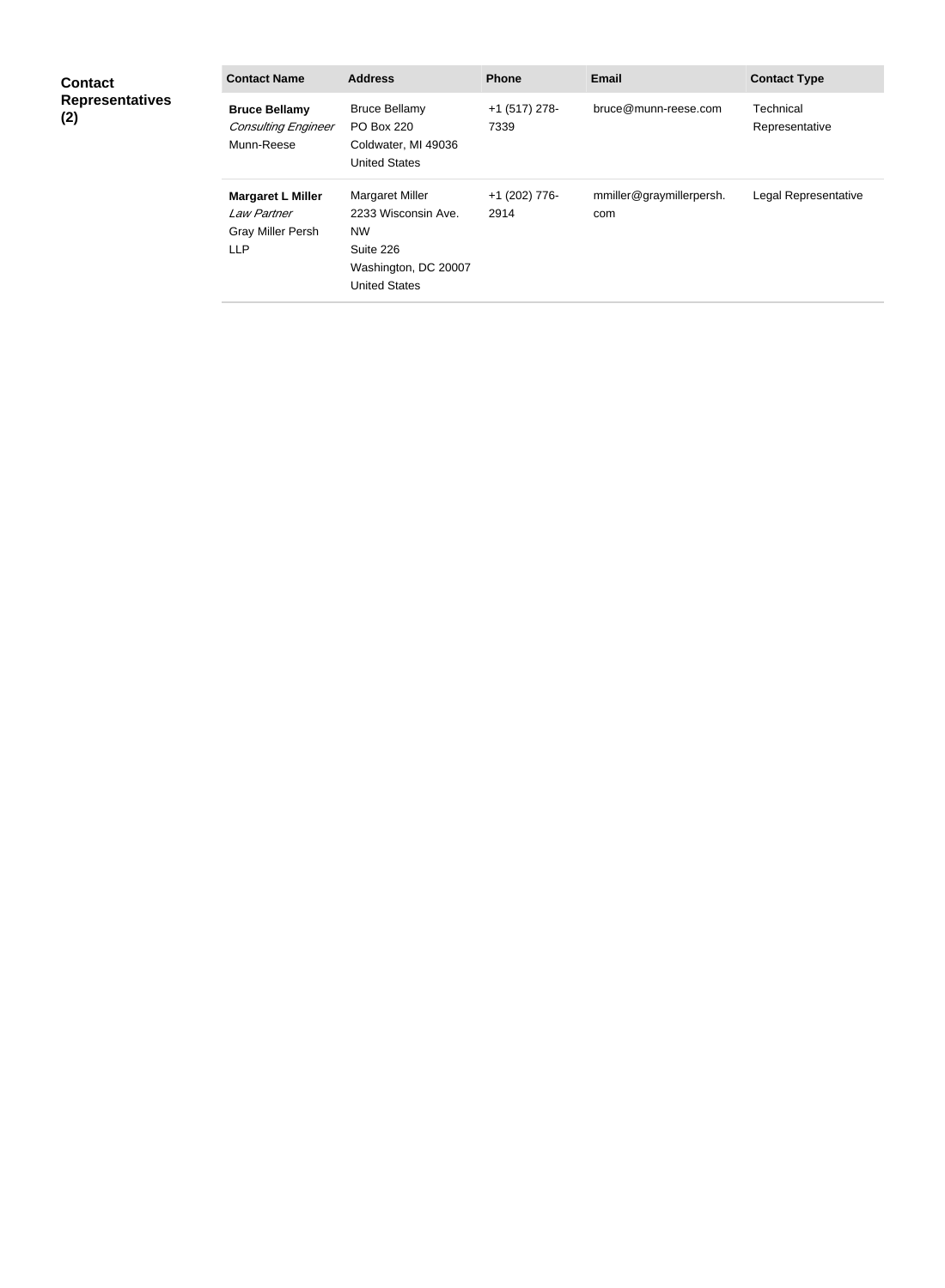| <b>Channel and</b> |  |
|--------------------|--|
| <b>Facility</b>    |  |
| <b>Information</b> |  |

| <b>Section</b>     | Question           | <b>Response</b> |
|--------------------|--------------------|-----------------|
| <b>Facility ID</b> | 756256             |                 |
| State              | Arkansas           |                 |
| City               | <b>Forest City</b> |                 |
| <b>LPD Channel</b> | 10                 |                 |

### **Primary station proposed to be rebroadcast:**

**Facility Id Call Sign City State**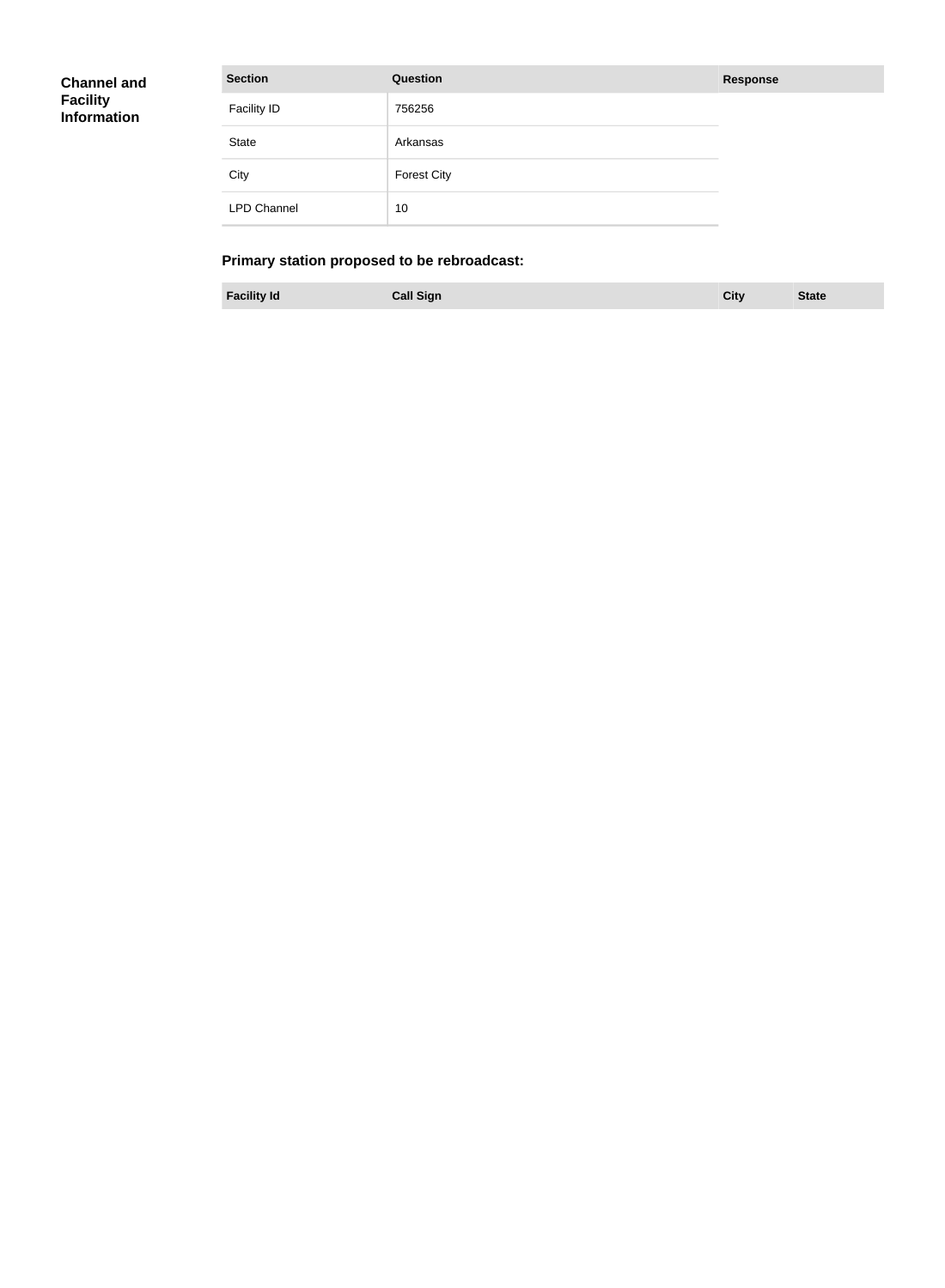| <b>Antenna Location</b><br>Data | <b>Section</b>                                  | <b>Question</b>                                                    | <b>Response</b>                          |
|---------------------------------|-------------------------------------------------|--------------------------------------------------------------------|------------------------------------------|
|                                 | <b>Antenna Structure</b><br><b>Registration</b> | Do you have an FCC Antenna Structure Registration (ASR)<br>Number? | Yes                                      |
|                                 |                                                 | <b>ASR Number</b>                                                  | 1040523                                  |
|                                 | <b>Coordinates (NAD83)</b>                      | Latitude                                                           | 35° 02′ 57.0″ N+                         |
|                                 |                                                 | Longitude                                                          | 090° 47' 04.0" W-                        |
|                                 |                                                 | Structure Type                                                     | TOWER-A free standing or<br>guyed struct |
|                                 |                                                 | <b>Overall Structure Height</b>                                    | 110.9 meters                             |
|                                 |                                                 | <b>Support Structure Height</b>                                    | 108.2 meters                             |
|                                 |                                                 | Ground Elevation (AMSL)                                            | 110.3 meters                             |
|                                 | <b>Antenna Data</b>                             | Height of Radiation Center Above Ground Level                      | 102.7 meters                             |
|                                 |                                                 | Height of Radiation Center Above Mean Sea Level                    | 213.0 meters                             |
|                                 |                                                 | <b>Effective Radiated Power</b>                                    | 3 kW                                     |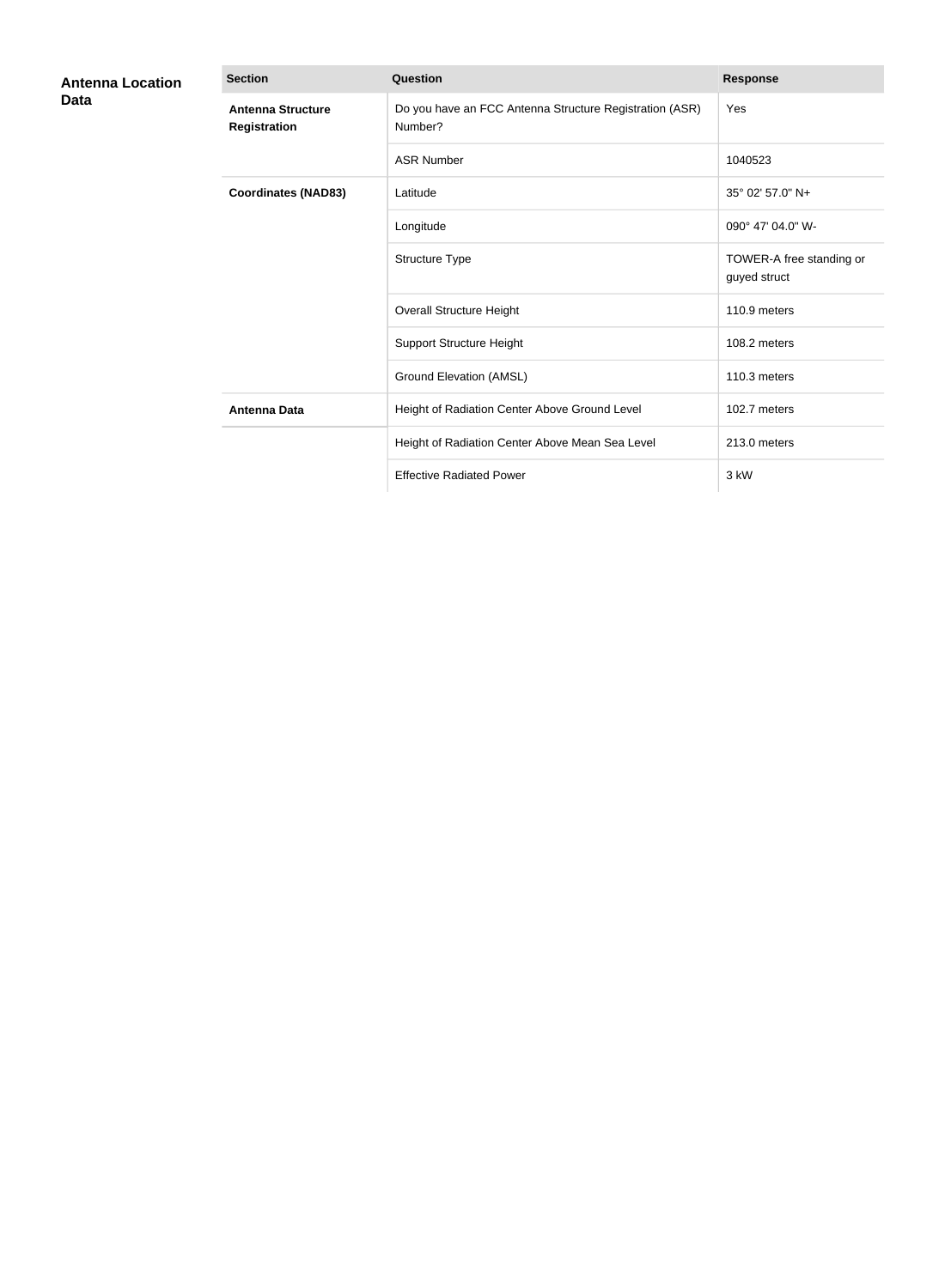| Antenna<br><b>Technical Data</b> | <b>Section</b>                               | Question                                                                                                                                            | <b>Response</b>     |
|----------------------------------|----------------------------------------------|-----------------------------------------------------------------------------------------------------------------------------------------------------|---------------------|
|                                  | <b>Antenna Type</b>                          | Antenna Type                                                                                                                                        | Non-Directional     |
|                                  |                                              | Do you have an Antenna ID?                                                                                                                          |                     |
|                                  |                                              | Antenna ID                                                                                                                                          | 1007299             |
|                                  | <b>Antenna Manufacturer and</b>              | Manufacturer:                                                                                                                                       | <b>RFS</b>          |
|                                  | <b>Model</b>                                 | Model                                                                                                                                               | 662-D16             |
|                                  |                                              | Rotation                                                                                                                                            |                     |
|                                  |                                              | <b>Electrical Beam Tilt</b>                                                                                                                         | $.5\,$              |
|                                  |                                              | <b>Mechanical Beam Tilt</b>                                                                                                                         | Not Applicable      |
|                                  |                                              | toward azimuth                                                                                                                                      |                     |
|                                  |                                              | Polarization                                                                                                                                        | Horizontal          |
|                                  | <b>Elevation Radiation</b><br><b>Pattern</b> | Does the proposed antenna propose elevation radiation<br>patterns that vary with azimuth for reasons other than the<br>use of mechanical beam tilt? | No                  |
|                                  |                                              | Uploaded file for elevation antenna (or radiation) pattern<br>data                                                                                  |                     |
|                                  |                                              | Out-of-Channel Emission Mask:                                                                                                                       | <b>Full Service</b> |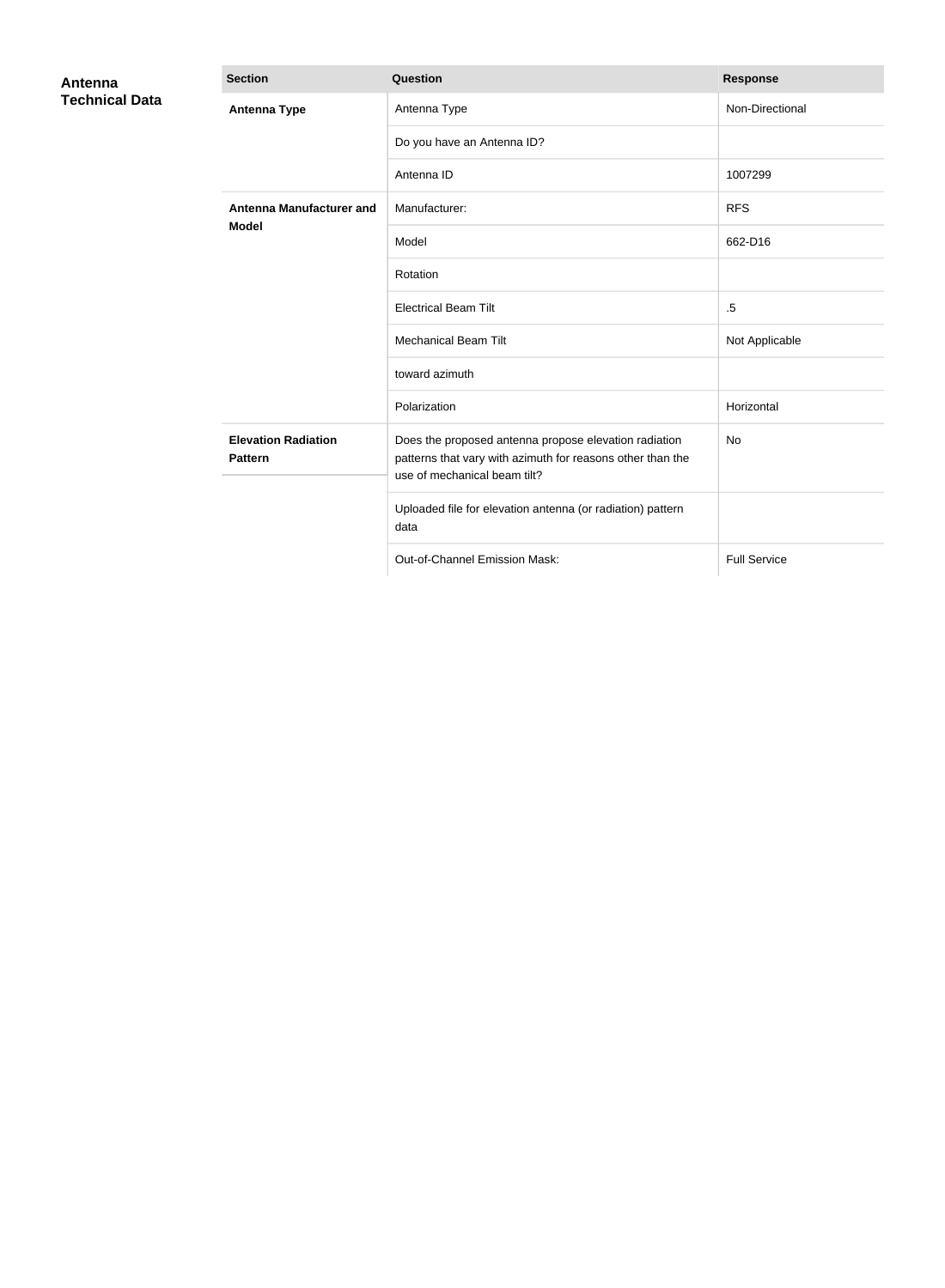| <b>Certification</b> | <b>Section</b>                                    | <b>Question</b>                                                                                                                                                                                                                                                                                                                                                                                                                                                                                                                                                                                                                                                                                                                                                                                                                                           | <b>Response</b>                                                      |
|----------------------|---------------------------------------------------|-----------------------------------------------------------------------------------------------------------------------------------------------------------------------------------------------------------------------------------------------------------------------------------------------------------------------------------------------------------------------------------------------------------------------------------------------------------------------------------------------------------------------------------------------------------------------------------------------------------------------------------------------------------------------------------------------------------------------------------------------------------------------------------------------------------------------------------------------------------|----------------------------------------------------------------------|
|                      | <b>General Certification</b><br><b>Statements</b> | The Applicant waives any claim to the use of any particular<br>frequency or of the electromagnetic spectrum as against the<br>regulatory power of the United States because of the<br>previous use of the same, whether by authorization or<br>otherwise, and requests an Authorization in accordance with<br>this application (See Section 304 of the Communications Act<br>of 1934, as amended.).                                                                                                                                                                                                                                                                                                                                                                                                                                                       |                                                                      |
|                      |                                                   | The Applicant certifies that neither the Applicant nor any<br>other party to the application is subject to a denial of Federal<br>benefits pursuant to §5301 of the Anti-Drug Abuse Act of<br>1988, 21 U.S.C. §862, because of a conviction for<br>possession or distribution of a controlled substance. This<br>certification does not apply to applications filed in services<br>exempted under §1.2002(c) of the rules, 47 CFR. See §1.<br>2002(b) of the rules, 47 CFR §1.2002(b), for the definition of<br>"party to the application" as used in this certification §1.2002<br>(c). The Applicant certifies that all statements made in this<br>application and in the exhibits, attachments, or documents<br>incorporated by reference are material, are part of this<br>application, and are true, complete, correct, and made in<br>good faith.   |                                                                      |
|                      | <b>Authorized Party to Sign</b>                   | <b>FAILURE TO SIGN THIS APPLICATION MAY RESULT IN</b><br>DISMISSAL OF THE APPLICATION AND FORFEITURE<br>OF ANY FEES PAID<br>Upon grant of this application, the Authorization Holder may<br>be subject to certain construction or coverage requirements.<br>Failure to meet the construction or coverage requirements<br>will result in automatic cancellation of the Authorization.<br>Consult appropriate FCC regulations to determine the<br>construction or coverage requirements that apply to the type<br>of Authorization requested in this application.<br>WILLFUL FALSE STATEMENTS MADE ON THIS FORM<br>OR ANY ATTACHMENTS ARE PUNISHABLE BY FINE AND<br>/OR IMPRISONMENT (U.S. Code, Title 18, §1001) AND/OR<br>REVOCATION OF ANY STATION AUTHORIZATION (U.S.<br>Code, Title 47, §312(a)(1)), AND/OR FORFEITURE (U.S.<br>Code, Title 47, §503). |                                                                      |
|                      |                                                   | I certify that this application includes all required and<br>relevant attachments.                                                                                                                                                                                                                                                                                                                                                                                                                                                                                                                                                                                                                                                                                                                                                                        | Yes                                                                  |
|                      |                                                   | I declare, under penalty of perjury, that I am an authorized<br>representative of the above-named applicant for the<br>Authorization(s) specified above.                                                                                                                                                                                                                                                                                                                                                                                                                                                                                                                                                                                                                                                                                                  | <b>Courtney Pledger</b><br>Executive Director, AETC<br>/Arkansas PBS |
|                      |                                                   |                                                                                                                                                                                                                                                                                                                                                                                                                                                                                                                                                                                                                                                                                                                                                                                                                                                           | 09/09/2020                                                           |